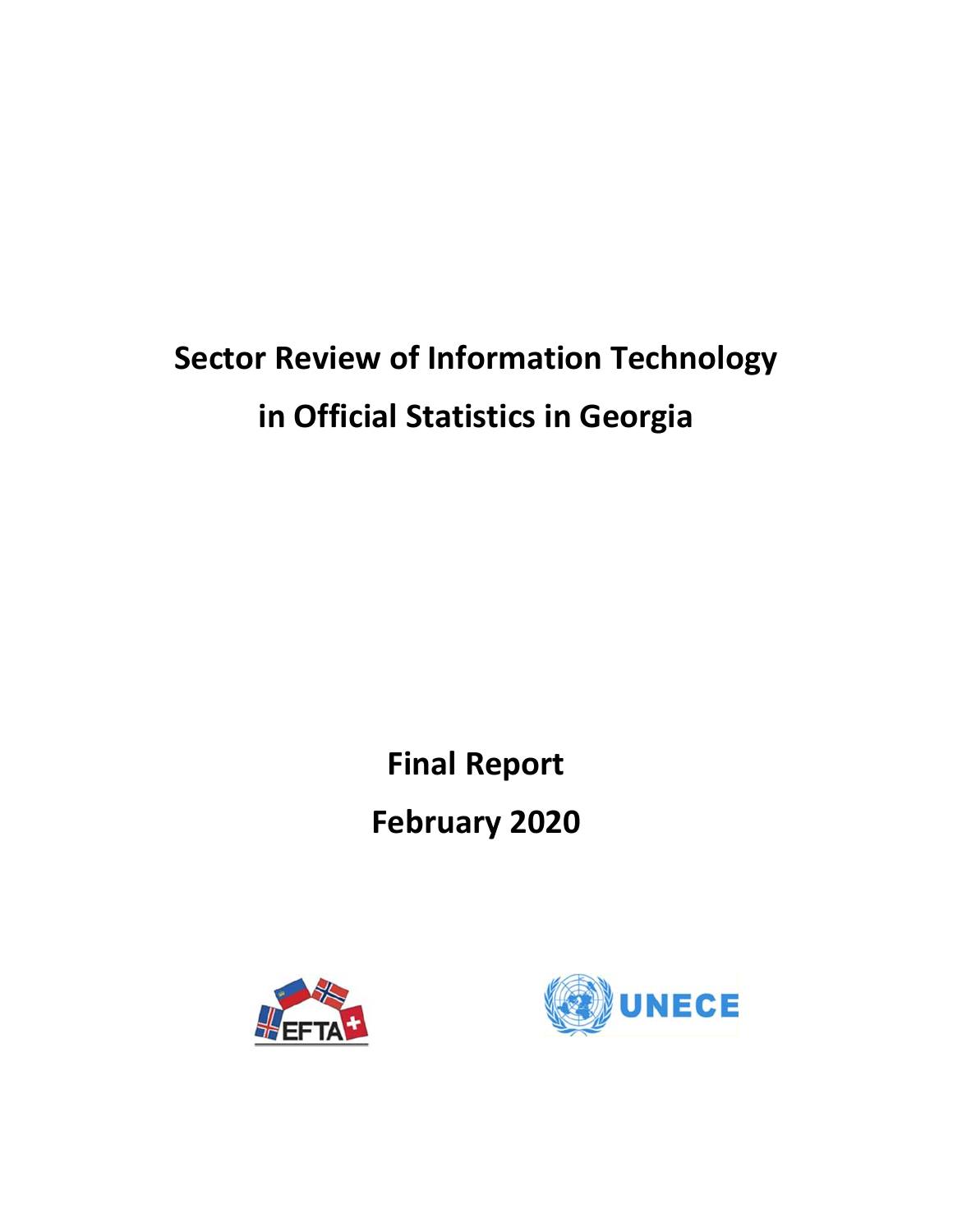# **Table of Contents**

| <b>Chapter 2: National Statistical System and Other Cross-Government Considerations 8</b> |  |
|-------------------------------------------------------------------------------------------|--|
|                                                                                           |  |
|                                                                                           |  |
|                                                                                           |  |
|                                                                                           |  |
|                                                                                           |  |
|                                                                                           |  |
|                                                                                           |  |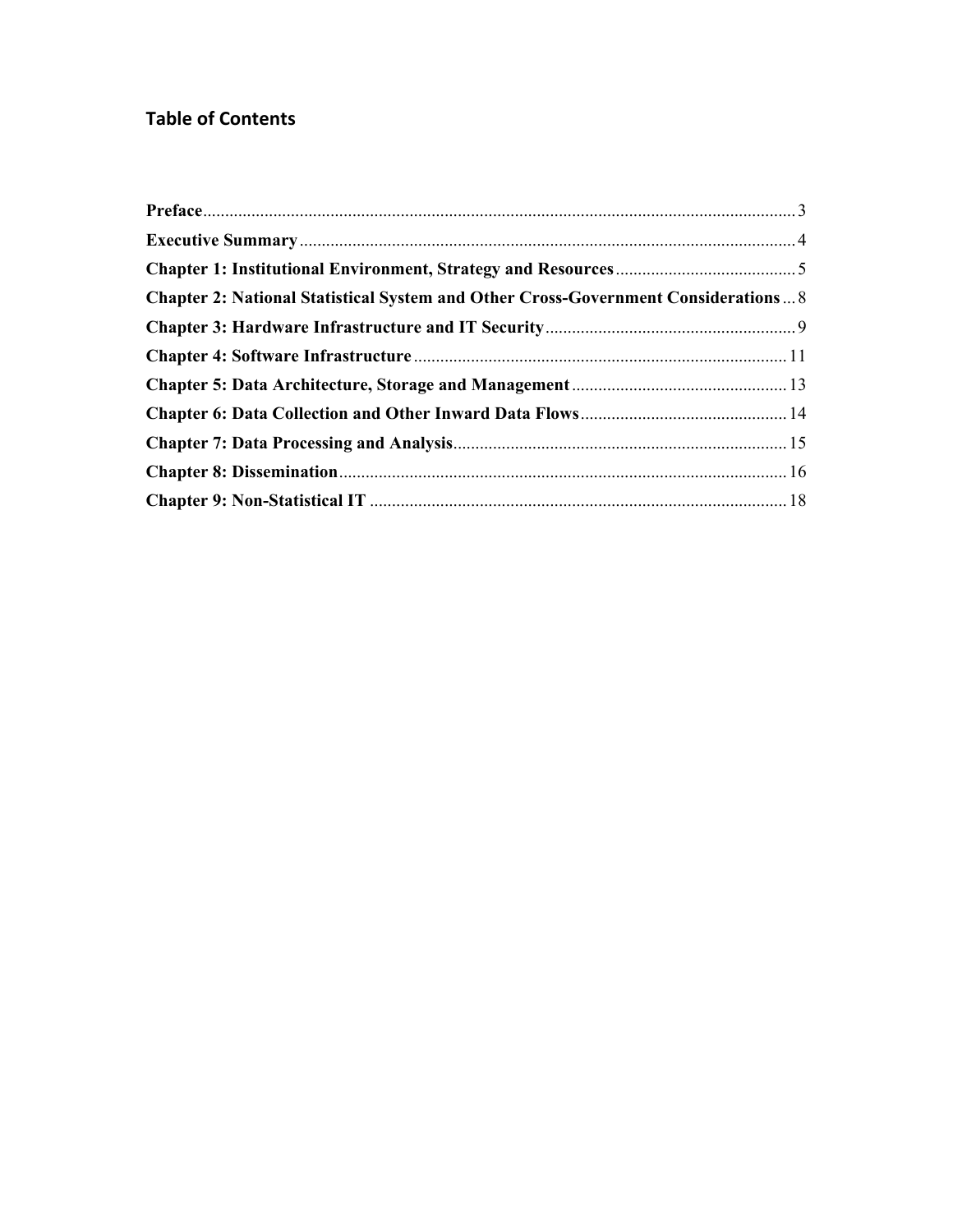## **Preface**

The Sector Review of Information Technology in Official Statistics in Georgia was undertaken in partnership between the United Nations Economic Commission for Europe (UNECE), the European Free Trade Association (EFTA) and the National Statistics Office of Georgia (Geostat). It was coordinated with the on-going twinning project between Statistics Denmark and Geostat. The review responded to a request from Geostat arising from the Global Assessment of the National Statistical System of Georgia in 2018/19.

The Sector Review was conducted by a team consisting of Ms Anne Abelsæth (Statistics Norway / EFTA Expert), Mr Povl Valeur (Statistics Denmark), Ms Mira Nikic (Statistical Office of the Republic of Serbia), Mr Marlen Jigitekov and Mr Steven Vale (UNECE). Ms Aida Martirosyan (Statistical Committee of the Republic of Armenia) joined the review team as an observer. The review was conducted in cooperation with the managers and staff of Geostat.

The Sector Review findings are based on discussions and presentations during a mission of the review team to Geostat, which took place on 5‐8 November 2019, in Tbilisi.

Prior to the mission, Geostat staff completed a self‐assessment questionnaire, which served as a starting point for the Sector Review, and a basis for the detailed discussions. The collaboration between the review team and the staff of Geostat was very positive and constructive throughout all phases of the work. The international experts would like to thank the Geostat management and staff, and particularly the staff of the IT Department, for this.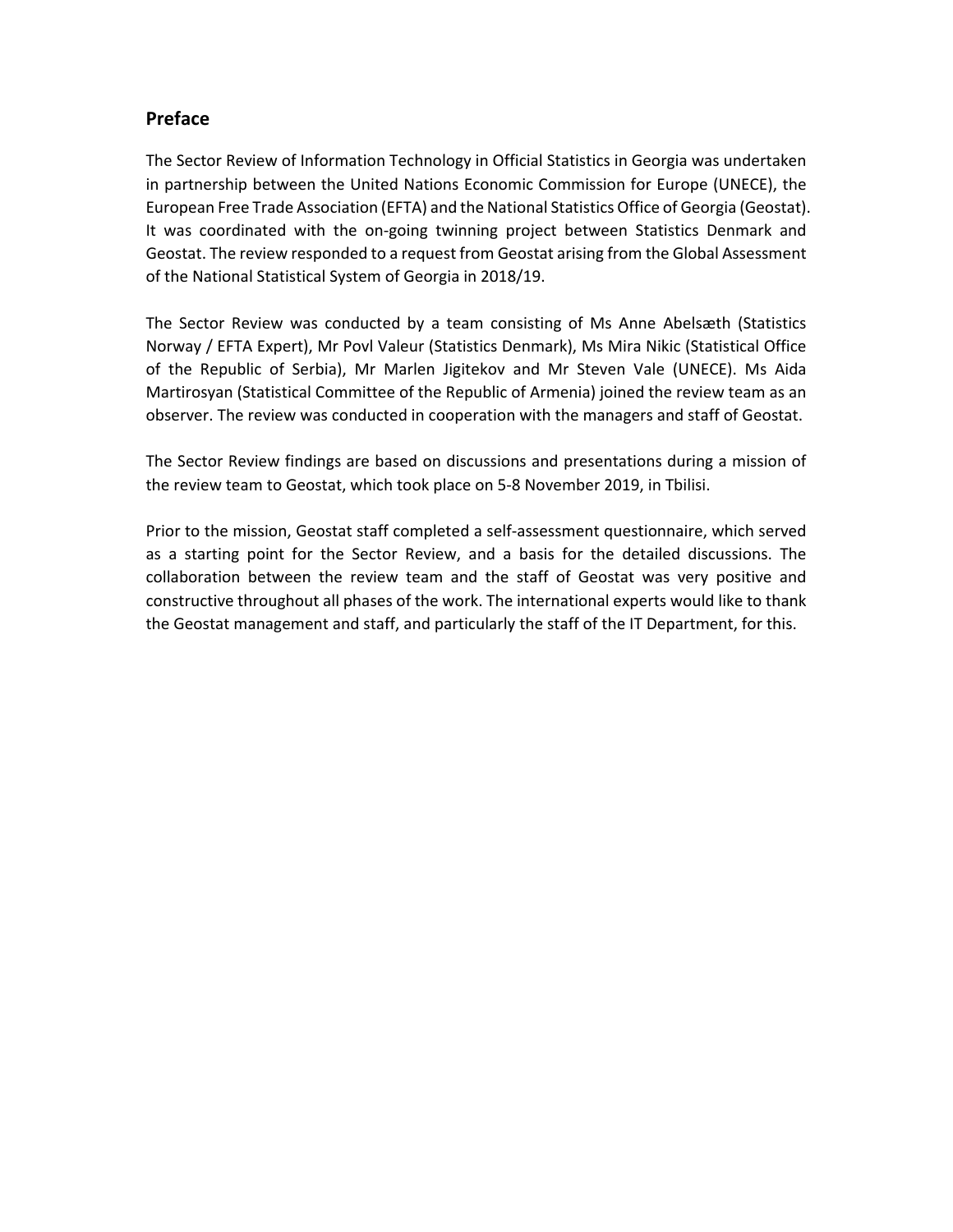## **Executive Summary**

In November 2019, an international team of experts convened by the United Nations Economic Commission for Europe (UNECE), the European Free Trade Association (EFTA), conducted a Sector Review of Information Technology in Official Statistics in Georgia. This overview was undertaken at the request of, and in partnership with, the National Statistics Office of Georgia (Geostat). This report contains the observations and recommendations of the international experts, and has been agreed with the management of Geostat.

The international experts were very impressed with the volume and quality of work carried out by the Information Technology Department of Geostat, and found many examples of good practices, and good ideas for future improvements, particularly in the areas of dissemination and geographic information systems. However, there are also several areas where the international experts can recommend improvements. These recommendations are set out in detail in this report, but four over-arching themes can be identified:

- Investment in statistical IT in Geostat has historically been rather low, and often opportunistic, relying on support from donors in specific projects. A new IT investment strategy is urgently needed to address this. To be successful, such a strategy will need dedicated funding.
- A main consequence of the point above is that the IT infrastructure in Geostat is in urgent need of upgrading. The server room is not fit for purpose. Some servers and operating systems are no‐longer supported by manufacturers, and other hardware has reached the end of its expected lifespan. This means that the risk to Geostat operations from IT hardware failure is rather high, and increasing.
- Statistical production is overly dependent on ad-hoc routines developed in desktop tools such as Microsoft Access and Excel. Most national statistical offices have moved, or are in the process of moving, from this situation to more standardised and centralised systems, which are easier to maintain, and can improve consistency of the statistics produced.
- The IT staff in Geostat show a high level of dedication despite their relatively low salaries compared to those offered by other employers. A review of financial and non‐ financial incentives could identify ways to maintain this level of motivation, and reduce staff turnover.

The international experts would like to commend the professionalism of the Geostat Information Technology Department staff, who make the best use of the limited resources available to them. The experts would like to thank the management and staff of Geostat for their full and active collaboration in the conduct of this Sector Review.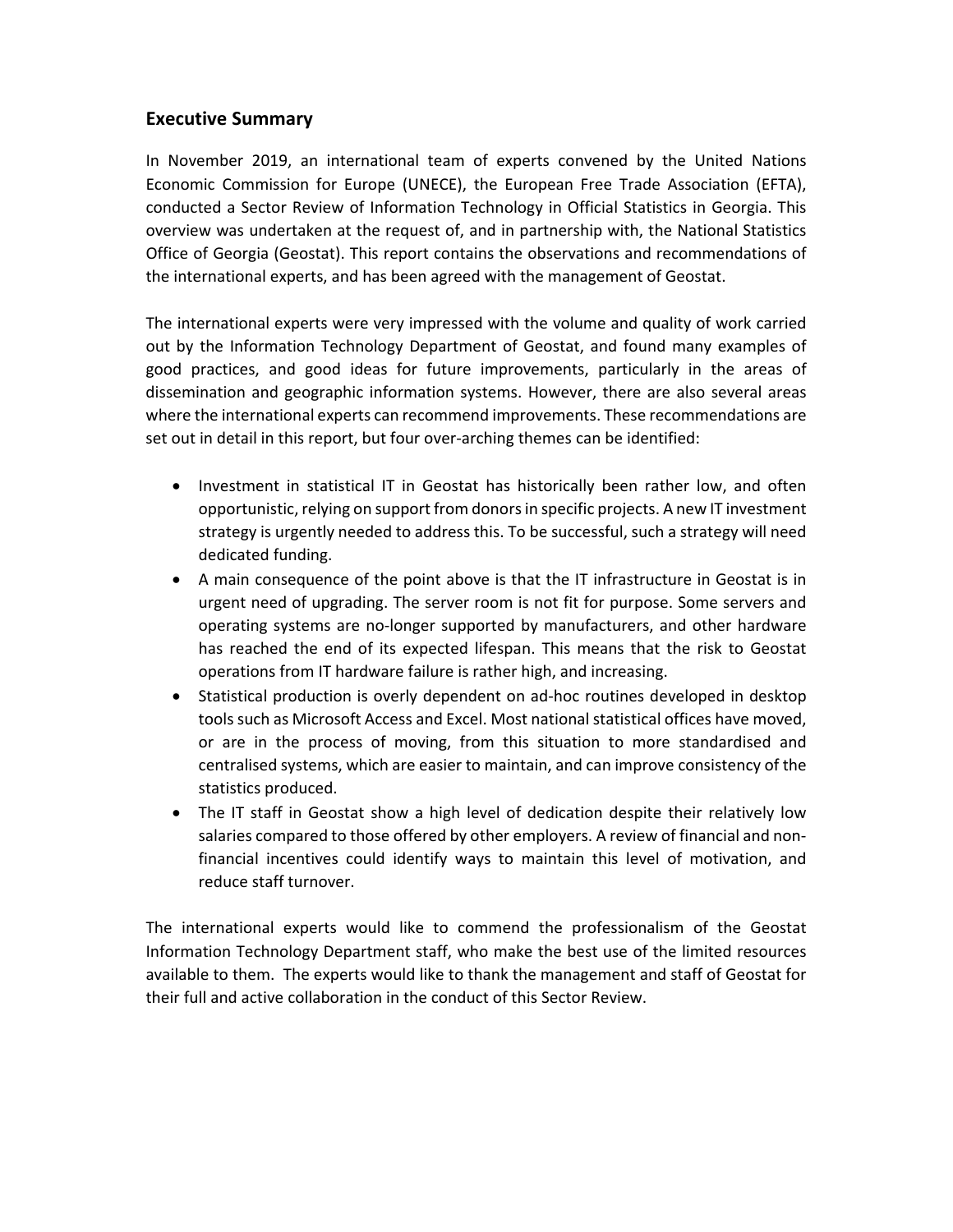## **Chapter 1: Institutional Environment, Strategy and Resources**

#### **Institutional Environment**

At the time of the review, Geostat was finalising a new Strategy for the Development of the National System of Official Statistics of Georgia for 2020‐2023, which has since been launched. Strategic priorities include modernisation of statistical production, using new data sources, and moving towards a more‐process‐oriented organisation structure.

Geostat has 214 staff, mostly located in the head office in Tbilisi. Around 50 of these staff are spread between 11 regional offices, mostly supervising interviewers who work on a contractual basis.

Staff numbers and salary levels are fixed by the government. Salary levels for IT staff are considerably below those for similar jobs in the private sector. The difference can be up to three times, which has an obvious impact on staff recruitment and retention. Salaries are also generally higher for similar functions in other government departments. A new civil service law is in preparation, which may improve the situation, but implementation of this law is currently postponed.

#### **Strategy**

A new IT strategy will be developed in the context of the Strategy for the Development of the National System of Official Statistics of Georgia for 2020‐2023.

#### **Resources**

The IT Department in Geostat comprises 13 permanent staff, plus three contract staff working on geospatial information systems and two contract staff working on system and network administration. All these staff are based at the head office in Tbilisi. There is also 1 IT technician in the Tbilisi Bureau. The ratio of IT staff to total staff is around 7%, which is rather lower than the 10% average in Western European national statistical offices.

The IT Department is split into two divisions. One deals with IT infrastructure, comprising 3 staff plus 2 contract staff, whilst the other deals with software and geospatial information systems, and comprises 10 permanent staff plus 3 contract staff. Staff turnover is typically 1-2 people per year.

The IT budget for software and hardware in 2018 was 98,000 Lari (approx. 34,000 US Dollars), which was 1.1% of total Geostat expenditure. IT salaries comprised about 7% of the total salary cost for permanent staff in 2018. These figures are rather low in comparison to Western European countries.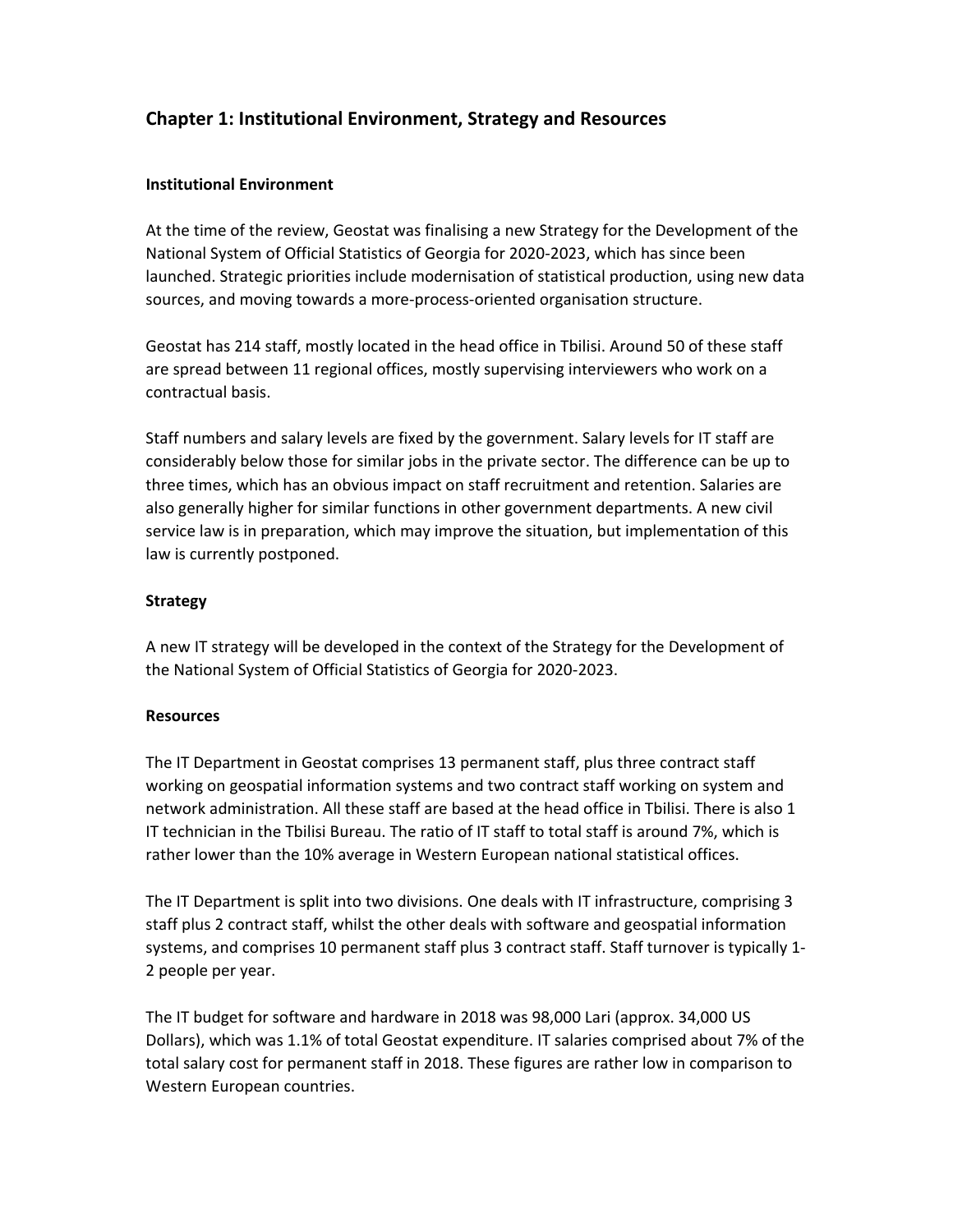Most investment in IT infrastructure comes from technical cooperation projects, which makes it difficult to have a systematic replacement strategy for outdated hardware and software.

IT training, both for IT and general staff, is rather opportunistic, and supply‐driven, however a training strategy is planned to be developed in the context of the Strategy for the Development of the National System of Official Statistics of Georgia for 2020‐2023.

The possibility to participate in international events and training, and to build networks with people doing similar work in other national statistical offices was seen as a way of increasing staff motivation, particularly for junior staff.

There are some links to technical universities. If these links can be strengthened, that could help to attract graduates to work in IT in Geostat. Links with the local Microsoft office were established during the mission, and could lead to new training opportunities.

#### **Working Practices**

IT staff receive many ad‐hoc requests for support from other Geostat staff. They are seen as responsive and helpful, but dealing with and prioritising these requests can be a challenge, particularly at busy times. There is no formal "ticketing" system to record these requests.

#### **Recommendations**

• Geostat should continue with plans to develop an IT Strategy in the context of the new Strategy for the Development of the National System of Official Statistics of Georgia for 2020‐2023. The IT Strategy should include goals and priorities, to be endorsed by top management, and should take account of new data sources

• Geostat should seek funding to increase the staff of the IT Department

• Geostat should seek government support to raise salaries for IT staff, to make them more comparable with salaries for similar posts in ministries

• Geostat should consider non‐financial incentives to improve recruitment and retention of IT staff

• Geostat should encourage IT staff to form networks with IT staff in other national statistical offices. This should include participation in international projects, to highlight the good work in Geostat in areas such as GIS, data collection and dissemination, which would provide additional motivation for Geostat staff

• Geostat should consider introducing a project management function to act as an interface between IT and subject-matter staff, encouraging the use of standard project methodology

• The IT Department should consider introducing a ticketing system to keep track of requests from users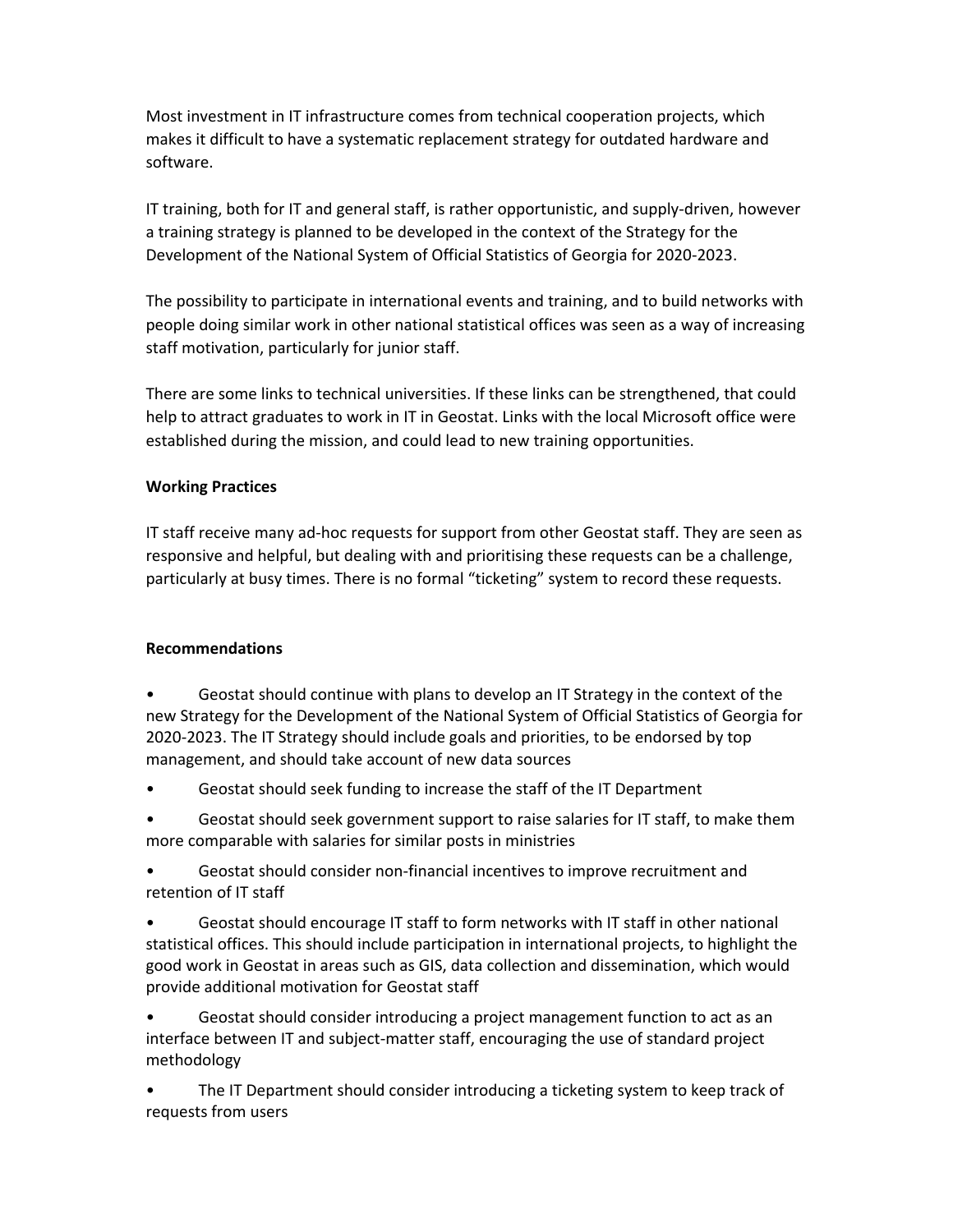• In the context of the proposed IT Strategy, Geostat should develop an IT training strategy for IT and statistical staff, including a mix of on‐line, external and in‐house training

• Geostat should consider developing strategic partnerships in the area of statistical IT, including with companies such as Microsoft, and with academia to raise the profile of Geostat with students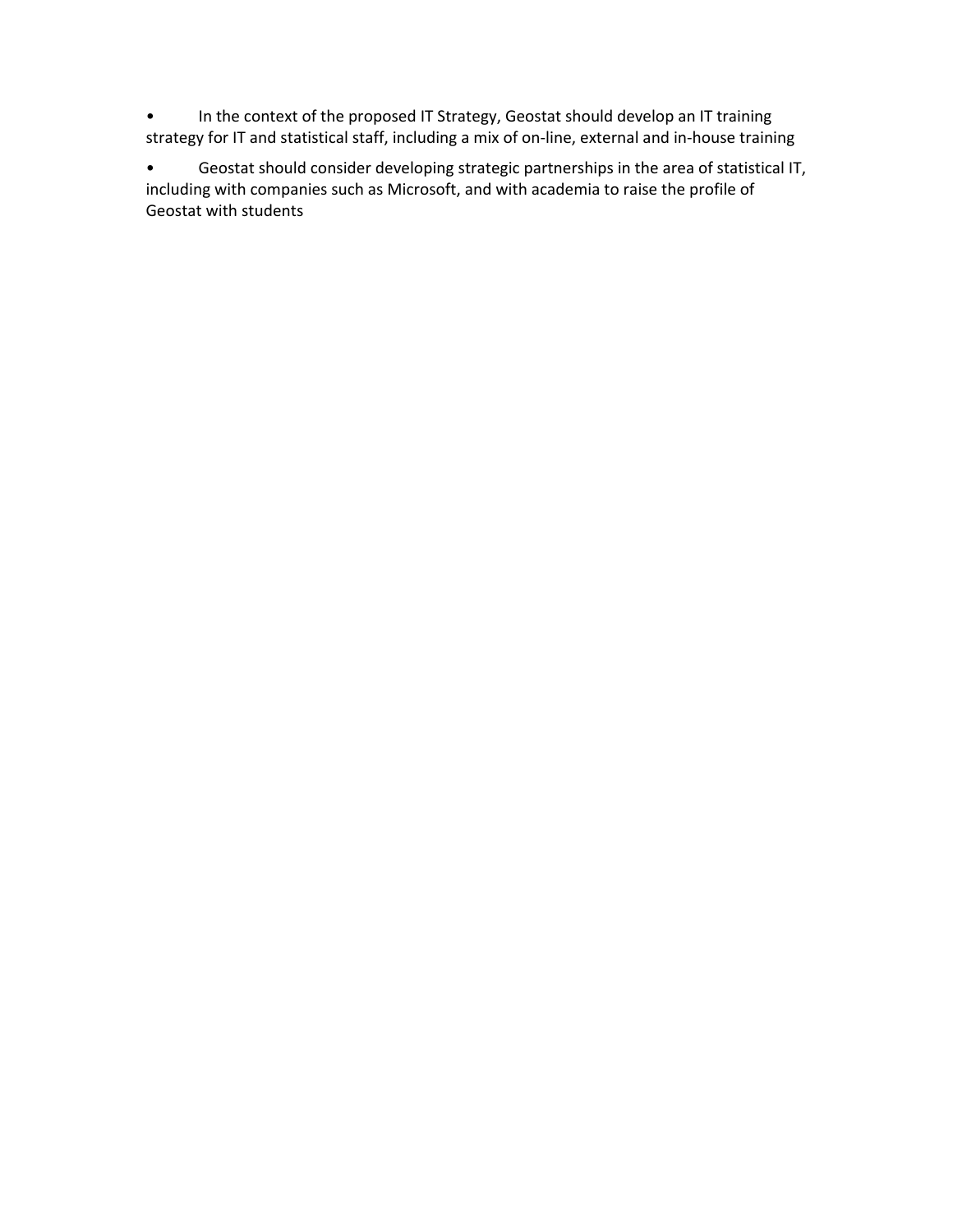## **Chapter 2: National Statistical System and Other Cross‐Government Considerations**

The review team met with data suppliers and producers of official statistics from:

- The Ministry of Environmental Protection and Agriculture
- The Public Service Development Agency
- The Ministry of Internal Affairs
- The National Bank
- The Data Exchange Agency
- The Ministry of Economy and Sustainable Development

The software and hardware infrastructures available to these ministries and agencies vary in quality. Some have received assistance to upgrade, for example support from the US Department of Agriculture to the Ministry of Environmental Protection and Agriculture. However, all felt that their services would benefit from further upgrades.

The Data Exchange Agency (part of the Ministry of Justice) is facilitating connections and transfers of data between different ministries and agencies. Geostat could benefit from greater engagement with them, as this might improve the access to some administrative data sets.

Data confidentiality remains a problematic area for some ministries and agencies.

#### **Recommendation**

• Geostat should consider closer collaboration with the Data Exchange Agency to leverage their expertise and possibly facilitate access to new data sources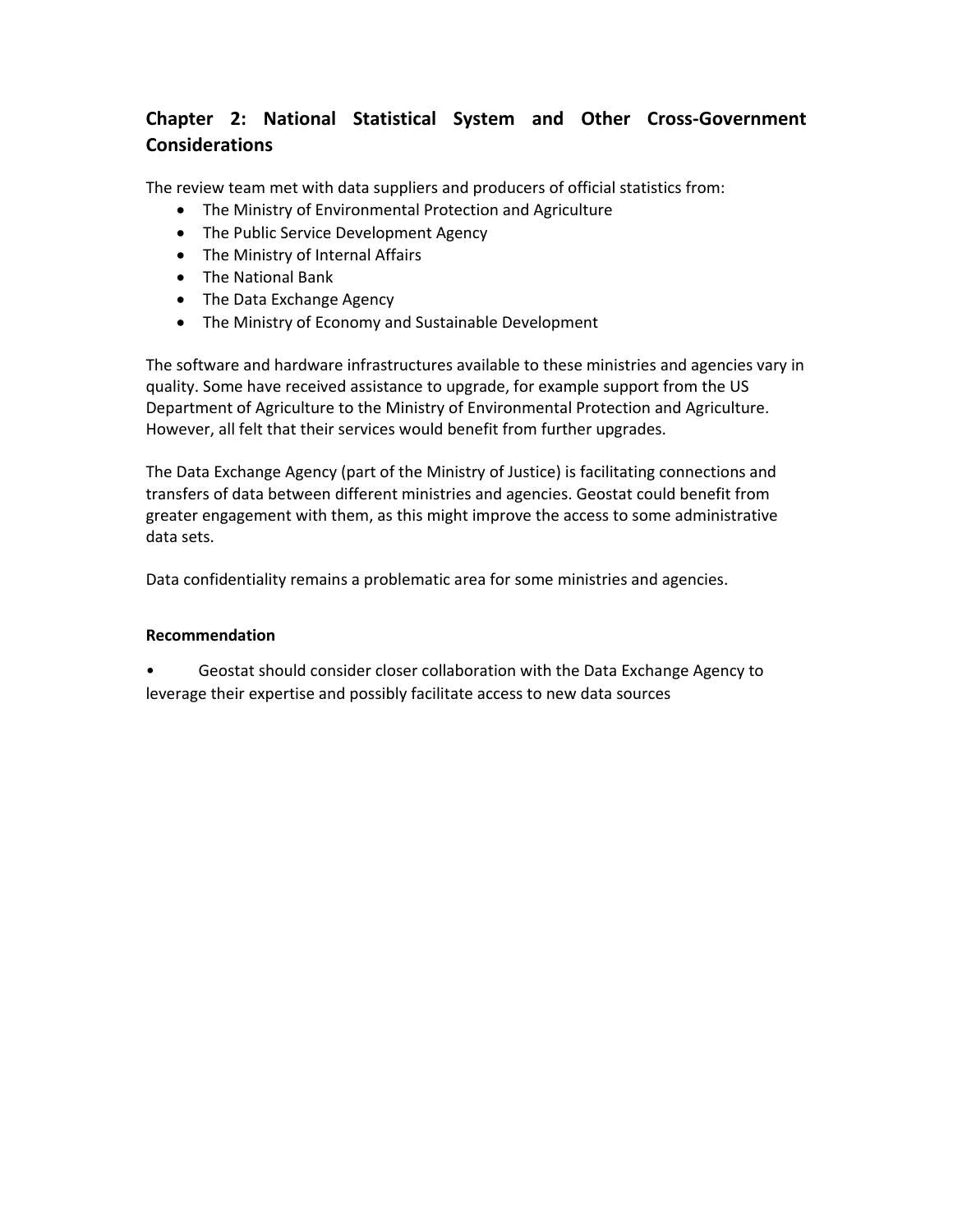## **Chapter 3: Hardware Infrastructure and IT Security**

The hardware infrastructure in Geostat is – even though functional on a day to day basis ‐ generally outdated and replacement is needed. Older servers and other hardware components can be very costly or even impossible to get serviced if they have reached out‐ of-service age. However, a total replacement at one time is very costly and also risky, and hence it is advisable to plan ahead and spread out the replacement on a timespan of some years.

The IT department in Geostat has a good understanding of the need for ongoing replacement of infrastructure components, but the running budget for IT in Geostat is not sufficient to cover larger IT investments, which makes other financial options necessary.

Backup is done on a regular and scheduled basis but the feasibility of making a restore from backups is not tested regularly, which may lead to a sense of false security. Also, the handling of backups should be considered so that the backups are kept in a remote facility should a disaster occur at the Geostat main location.

In general, there is a good understanding of the different aspects of IT security amongst the IT staff at Geostat even though there is not yet an official policy regarding the different aspects of IT‐security. One of the key factors in deciding and implementing an IT security policy is that it is decided upon and endorsed by top management.

A few practical suggestions based on the very constructive discussions with the IT staff of Geostat is mentioned in the below recommendations.

- Geostat should develop a hardware replacement strategy as part of the proposed IT Strategy. The next population and housing census may provide an opportunity to upgrade hardware. All other projects should have an IT component where possible, including provision for hardware upgrades
- Geostat should upgrade its server room
- The IT Department should consider making more systematic off‐site back‐ups of data, possibly in a regional office
- The IT Department should make regular tests of restoring data and systems from back‐ups
- Geostat should develop an IT security policy, endorsed by top management. This could use relevant ISO standards (ISO 20001) to provide a check‐list and could promote:
	- o The use of genuine, licensed software to reduce risks
	- o A greater awareness of potential and actual security threats
	- o The testing of systems by inviting "friendly" hacking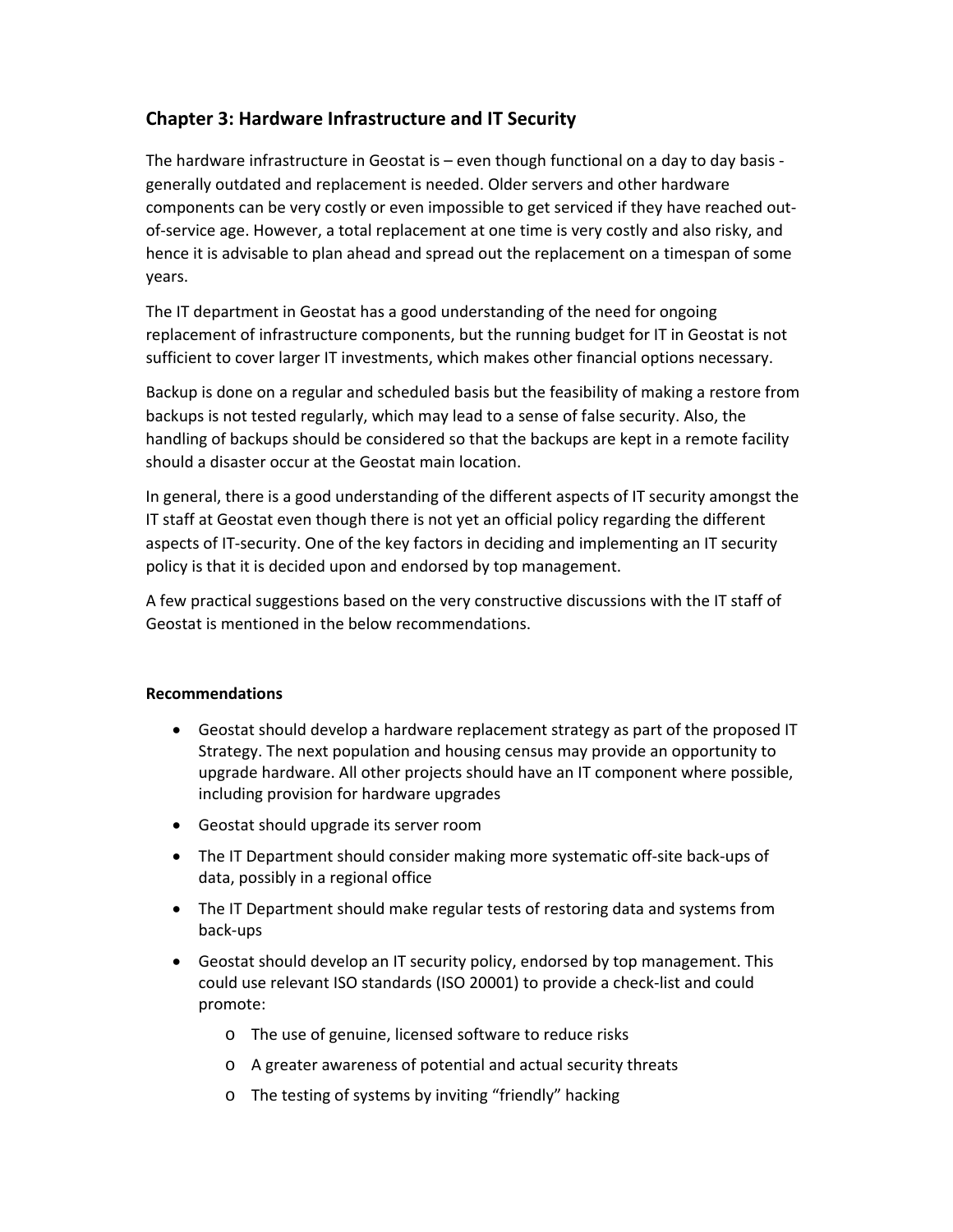- The IT Department should install more intelligent network switches to allow better network segmentation, for example separating Wi‐Fi from statistical production systems
- The IT Department should consider restricting the use of USB ports and other external media drives, to reduce the risk of viruses and malware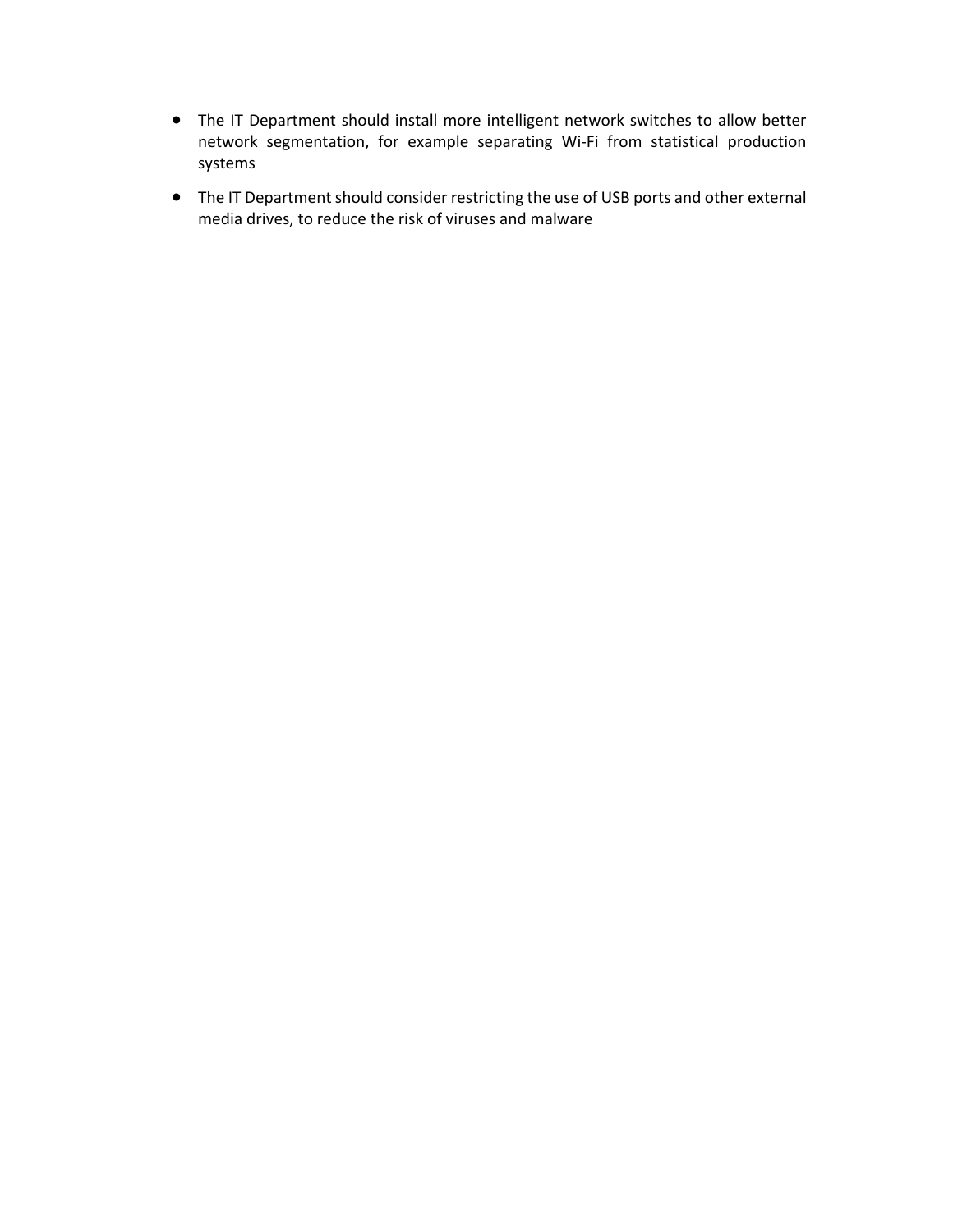## **Chapter 4: Software Infrastructure**

The software for end users at Geostat can be split into 2 groups:

- Commercial software like Microsoft Office, database systems, web browsers etc.
- Self-developed software

The latter group is mostly for data collection and is covered in Chapter 6.

#### **Operating systems**

Operating systems at Geostat are Windows Server 2012 R2 on servers and Windows 10 on workstations.

#### **Database**

The different data collection tools use different database solutions: PostgreSQL (Survey solution/CAPI), MySQL (self‐developed CAWI solution and Labour Force Survey) and MS Access (household surveys and web scraping). After data collection, everything is imported into an MS SQL server database.

#### **Data editing, analysis and reports**

A self‐developed application for data editing written in php and JavaScript is in use for detecting and editing errors that are not corrected during data collection, but most of the data editing, analysis and reports are done in MS Access. In addition, there are a few people in subject matter divisions using SPSS and STATA (mostly for sampling). A future strategy is to use R, but nobody in Geostat was using that tool at the time of the review.

Regional offices are mainly working on data collection and mostly use MS Excel in addition to the specific data collection tools.

#### **Information management and backup**

There is a file server where each department has its own folders, and the different departments have different systems for keeping track of their files. The file server is regularly backed up and testing has been done to retrieve information from backup, and this went well.

There are no formal versioning or project management systems.

Geostat will have a new intranet in 2020, and when that happens, this will be the main channel for documentation sharing and storing. As of now, file systems on the common file server are used.

#### **Office tools**

The work stations have ‐ in addition to the standard office tools from Microsoft, Adobe Acrobat, CorelDRAW, Adobe Photoshop and Adobe Illustrator as well as the statistical tools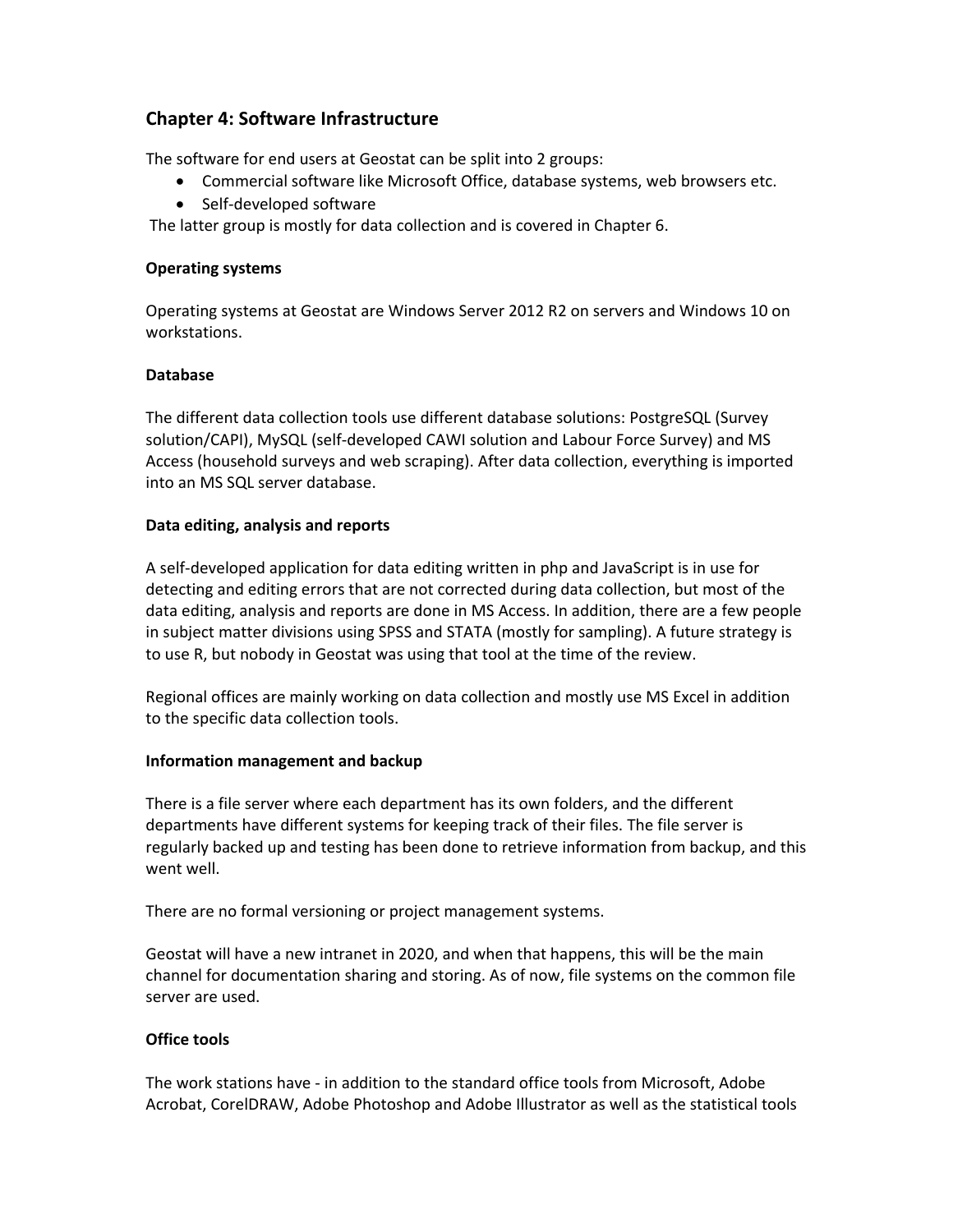mentioned above. Most of the statistics production is done using Excel spreadsheets and Access databases, however.

#### **Recommendations**

• Geostat should consider alternatives to Excel and Access for statistical production processes. This should include considering software packages used by universities and familiar to students

• The IT Department should introduce more systematic versioning of in-house software tools

• The IT Department should introduce overview documentation of in‐house applications, in addition to the documentation currently embedded in the software code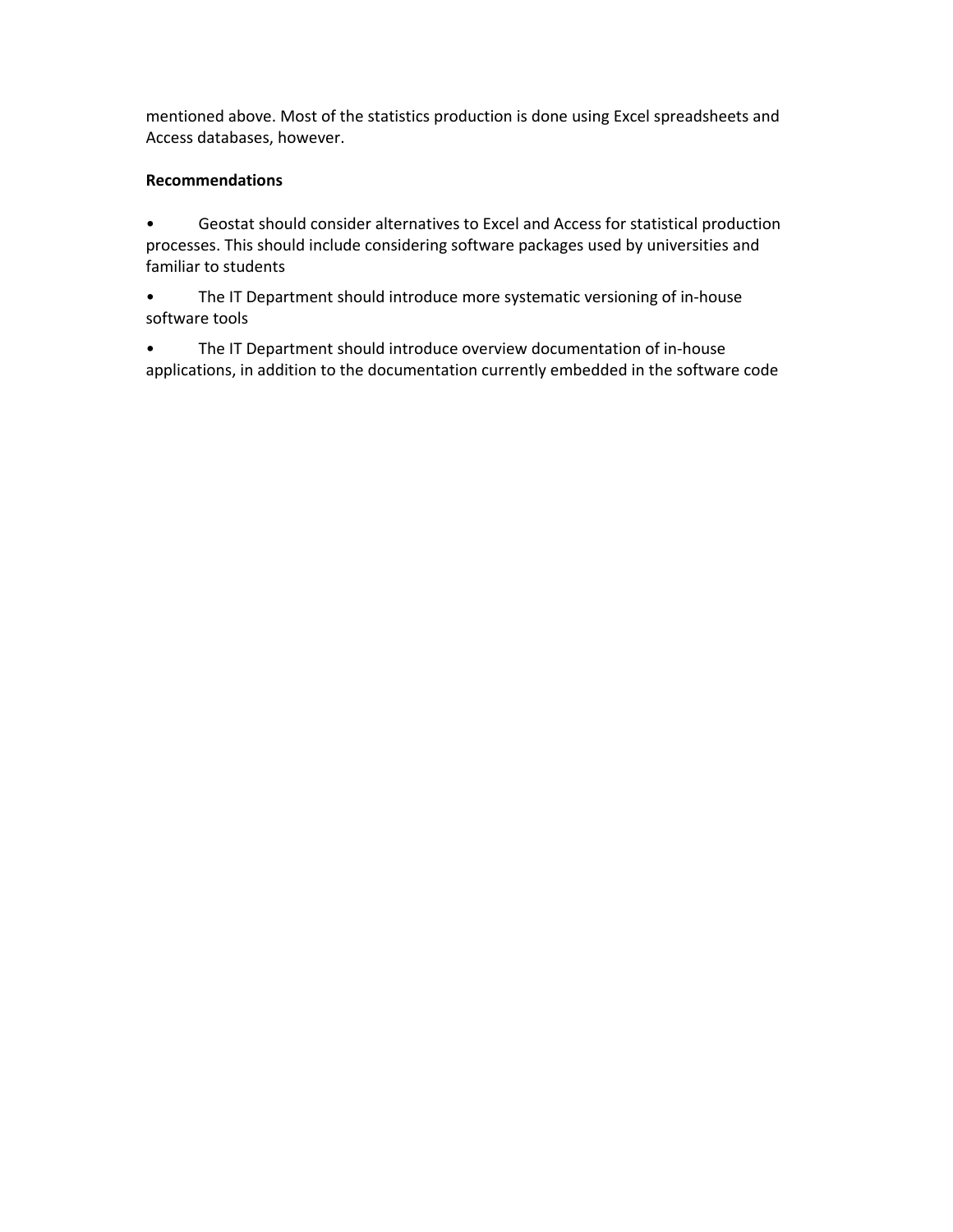## **Chapter 5: Data Architecture, Storage and Management**

Data flow into Geostat by various routes and in various formats. They feed in to a central SQL database, which can be seen as a sort of data warehouse for input data. This database does not yet contain all historic data sets, some of which only exist in formats such as Excel, or even paper.

Data are extracted from this central database by the IT Department, using SQL queries, and are then passed to subject-matter departments for further processing. This processing usually takes place in Excel or Access, though some calculations are included in the SQL queries when the data are extracted. These queries are maintained by the IT Department. Processing systems are mostly custom-developed for a particular subject-matter area, and are not particularly standardised. This increases the burden on the IT Department.

Geostat currently use geographic information systems for data dissemination (see Chapter 8), but there is little use of geospatial information in statistical production. An increasing number of data sources are including geo‐location, which gives new possibilities for integrating data across sources and statistical domains.

Metadata such as statistical classifications are managed and stored centrally to ensure consistency across outputs.

- Geostat should consider developing more standardised statistical production systems based on a common architecture
- Such systems should allow subject-matter specialists to directly manage all stages of statistical data production, including development of calculation routines, independently from the IT department
- Geostat should consider how geospatial data could play a more central role in the data architecture, as a means of integrating data from different subject‐matter domains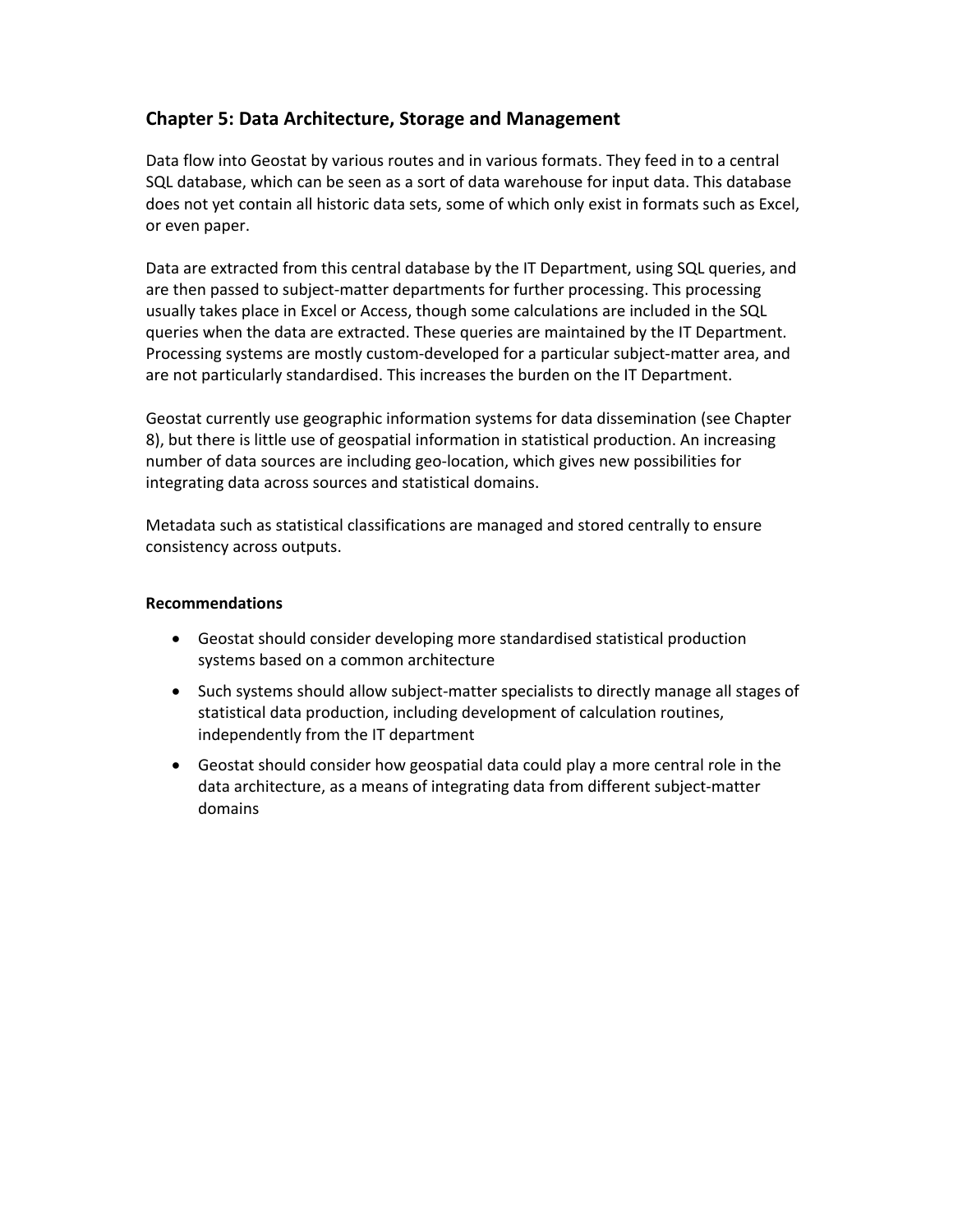## **Chapter 6: Data Collection and Other Inward Data Flows**

#### **Electronic questionnaires**

The main source for data‐collection in Geostat is electronic questionnaires. For that purpose, the Geostat IT department has developed an efficient and standardized process for creating new electronic forms that can be put into action on the Geostat website. The published questionnaires are not yet device aware (adaptive design) in the sense that they work equally well for a wide range of devices no matter the screen‐resolution and orientation. This is a feature that is becoming more and more important.

#### **Web services**

Geostat has developed different web services for data collection that works as intended, although no standardized approach has been used yet. The benefits of a standardized approach are numerous, but security and lower cost for implementation and maintenance are the most important.

#### **FTP**

The use of secure versions of FTP (SFTP/FTPS) is an efficient and secure way to transfer larger amounts of data and this is already being used in order to transfer data from other governmental authorities (register data). With more widespread use of register data in the future this channel for data exchange is likely to become more important in the future.

#### **Mail system**

Use of e‐mails for exchange of data is generally not advised since there are several issues involved. It is difficult or impossible to ensure security and once data is in the mail system it is not easy to get rid of again (GDPR) and it is usually not possible to log access to data at a sufficient level compared to data being held in a database.

- Geostat should consider implementing adaptive design when developing electronic questionnaires – the effort should be weighed against the actually user need by analysing the capabilities of the actual browser usage on website.
- The IT Department of Geostat should consider how data collection web services could be more unified in order to make development, security, use and maintenance easier and more streamlined. In this process it is recommended to look at WSS (Web Service Security) in order to ensure identity, integrity and confidentiality.
- A standardized way of using FTP should be considered by Geostat. This should include choice of server software, decisions of allowed protocols, keytypes and – lengths and how users are created and handled. Also scheduled log inspections are important since FTP‐servers are known to be targets for hostile attacks.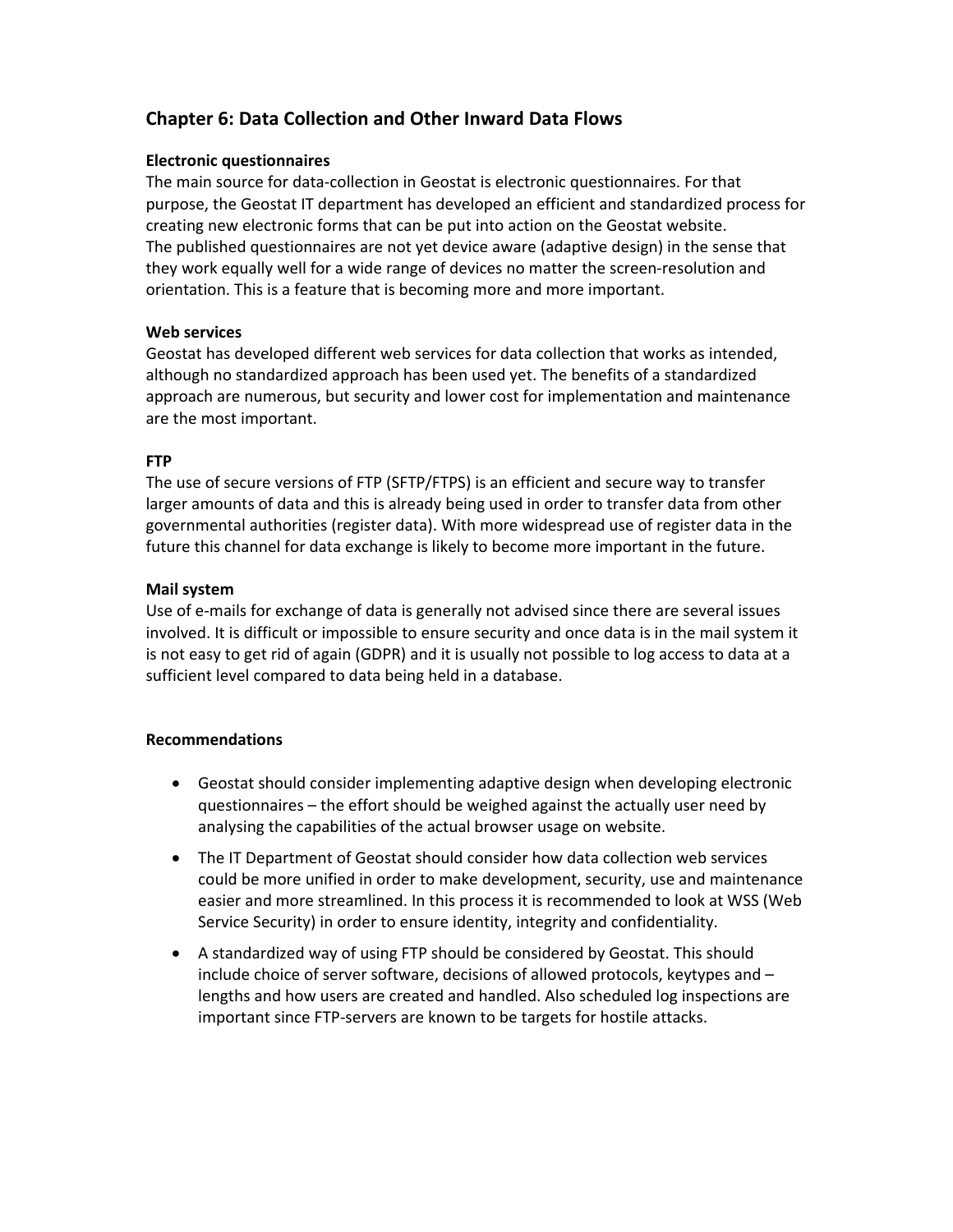## **Chapter 7: Data Processing and Analysis**

#### **Planning and data integration**

The planning phase of a survey seems to be handled well, except for the involvement of IT staff at an early enough stage of the process: Often they are asked to produce a new questionnaire just a few days before training of interviewers is supposed to begin. Hence the process is very vulnerable and dependent on IT staff to move quickly. This also leaves very short time for testing.

Apart from this, the rest of the planning process seems to be handled well despite lack of IT tools: There is a library of questionnaires and manuals, there is a (manual) system for keeping track of master files for classifications, code lists and metadata in general. The tidy planning process ensures that data integration routines work smoothly, as there is no doubt about current versions and methodologies if inconsistencies arise.

#### **Review, validate, edit and impute sub‐processes**

For the electronic data collection (CAPI, CATI, CAWI) most of the data validation is done using logical controls in the data collection tools. For CAPI followed by data entry, double data entry is used to weed out errors at an early stage.

There are some automatic outlier checks, but most of the tasks in this sub-process are done by statisticians using Access, SQL and Excel, and the methodology is dependent on which subject matter division is responsible.

Derivation of new variables and units as well as weight and aggregate calculations are also done using Access and SQL. Most are done in standardised ways within the subject matter divisions.

#### **Analyse phase**

The analysis is, of course, done in the subject matter divisions using subject matter specific methodologies. Disclosure control is done in the free version of Tau‐Argus, which is maybe not complex enough to be the ideal choice.

- Geostat should introduce a wiki-based solution for process documentation
- The IT Department should be involved earlier in projects relating to developing or changing statistical processing and analysis systems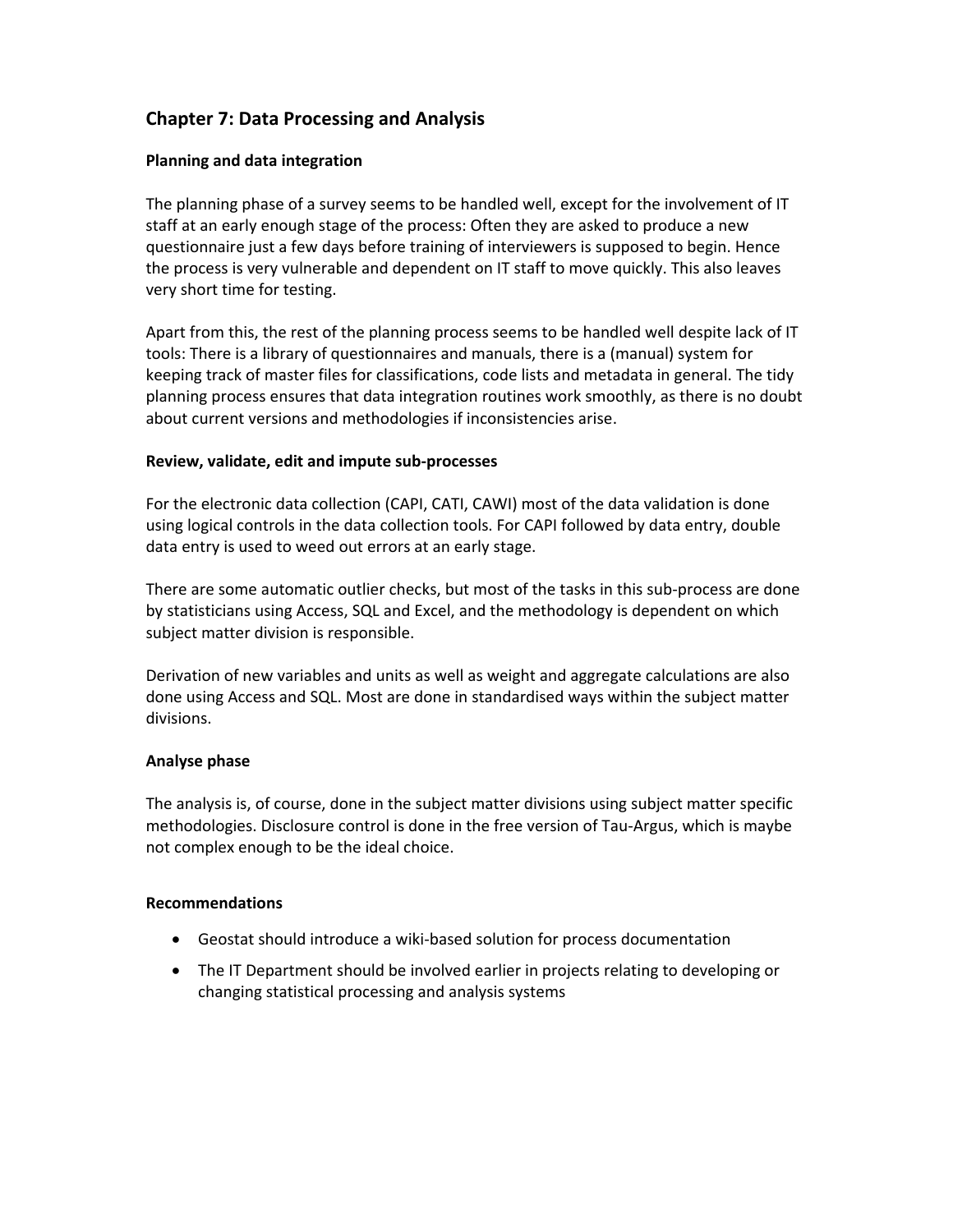## **Chapter 8: Dissemination**

Geostat has introduced various innovations regarding statistical dissemination in recent years, for example, videos, infographics and maps. Android and iOS apps have been developed to disseminate data, infographics and news.

Geostat actively uses social media for statistical dissemination, including YouTube, Facebook, LinkedIn and Twitter. In most cases, posts are in Georgian, but there is also and English Twitter stream.

The main tool for disseminating detailed data is PC‐Axis, developed by a consortium led by Statistics Sweden. PC‐Axis seems well suited for this purpose, though the updating process is currently rather manual. More automated approaches have been successfully implemented in other statistical offices, often using the "Nordic Metamodel". An automatic approach should allow subject‐matter specialists to develop automated data flows from the statistical data production database(s) to the web site without help of the IT department.

Most PC‐Axis data cubes show a "last updated" date, but this is not consistently enabled across all cubes.

The Geostat web site features the various dissemination products, but sometimes these are presented by type or format rather than by subject‐matter area. For example, the main database is called "PC‐Axis Database", whereas most statistical offices create a brand name such as "Statbank" or "StatLine".

Geostat plans further improvements to its web site, such as making it more "mobile‐ friendly", to cater for users accessing it from smartphones, tablets and similar devices. A similar approach is needed for apps, where a "mobile first" policy would help to ensure they are suitable for use on mobile devices.

Another possible improvement for the web site would be to ensure that outputs are more easily discoverable by search engines. This would improve Geostat's ranking in search results. Direct access to webpages containing data from search engines may be one way of achieving this.

A user satisfaction survey has been conducted for the web site, but there is no systematic user testing of new features before they are added.

- Geostat should introduce a "mobile-first" policy for new web applications, to ensure they work effectively on a wide range of devices
- Geostat should make its main statistical database more prominent on the web site, including introducing a brand name that will be more attractive and meaningful to users than "PC‐Axis"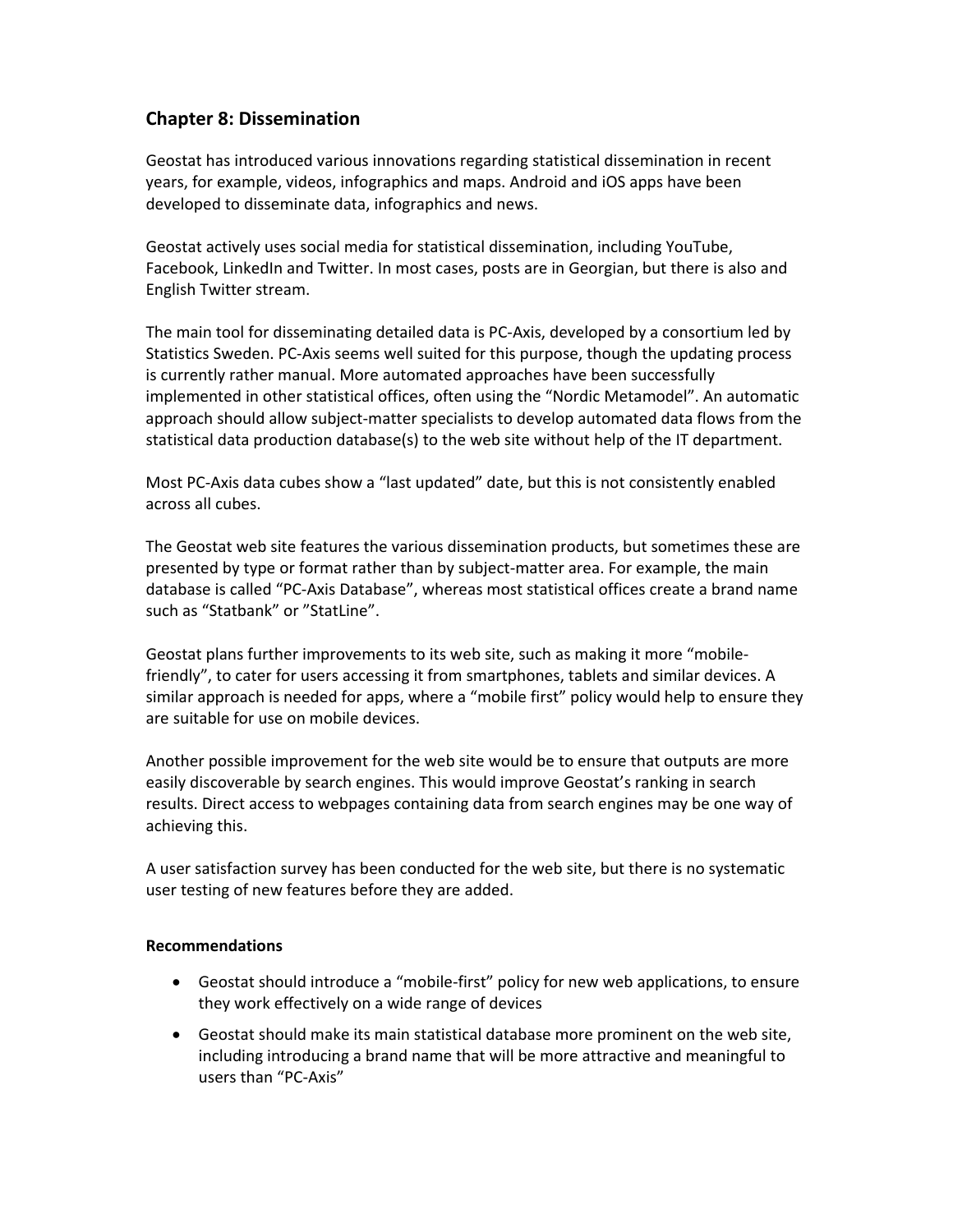- Geostat should consider how to make outputs more discoverable, including how to improve the Google search ranking
- Geostat should consider moving to more automated ways of updating the PC‐Axis database, including implementing the Nordic metadata model
- Subject-matter departments should check that all PC-Axis tables have the last updated date enabled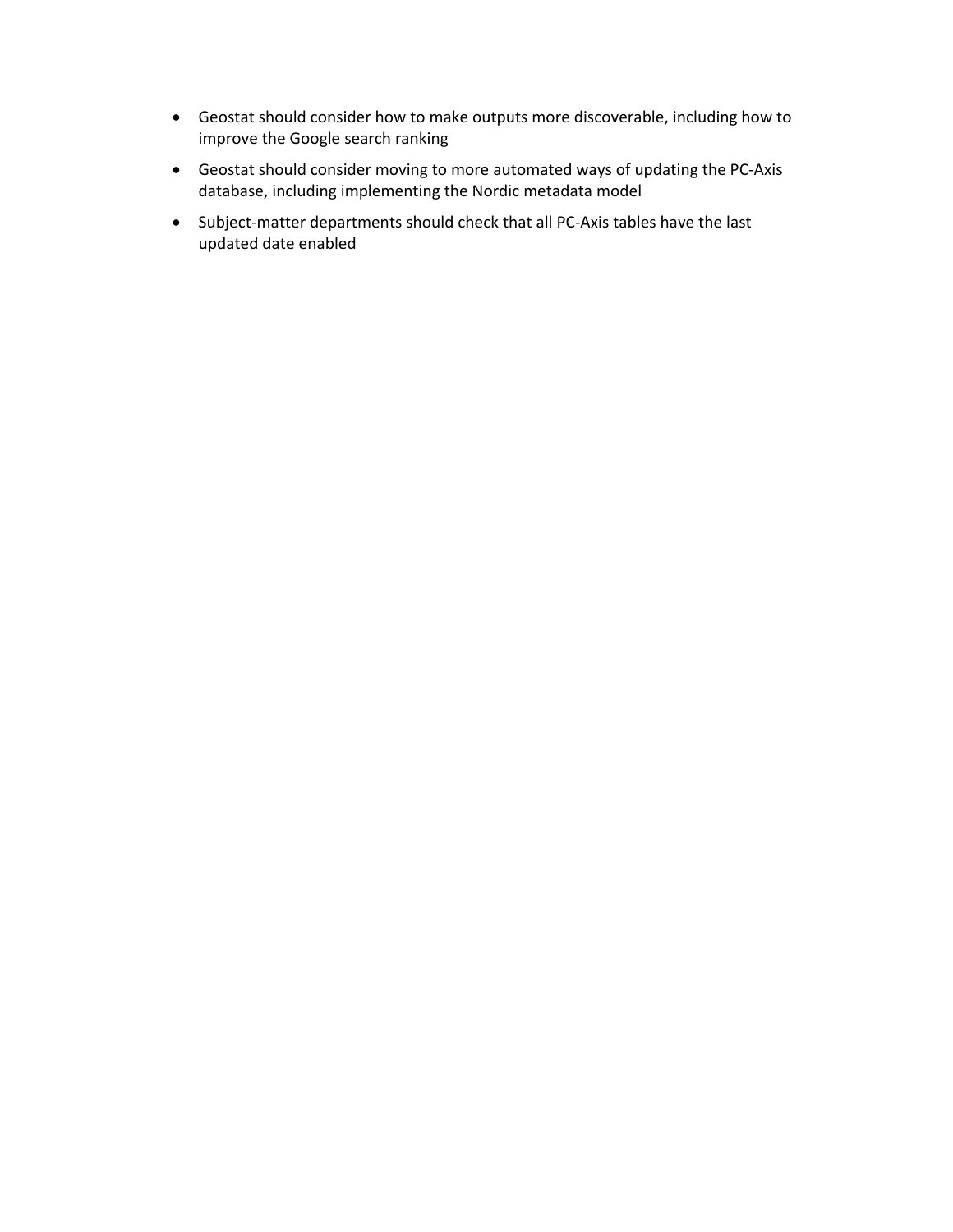## **Chapter 9: Non‐Statistical IT**

During the last five years, the Georgian government has put enormous efforts into digitalization and creating e‐governance. Part of Georgian E‐governance is the application of information and communication technology (ICT) for delivering government services, exchange of information, communication transactions, integration of various stand-alone systems between government, as well as back-office processes and interactions within the entire government framework.

Georgia has developed and implemented an entire public finance management information structure, which is shared between different government entities. The Public Finance Management System (PFMS) consists of a number of subsystems, each of it with a specific purpose. These sub‐systems include:

- e-Document software Document exchange system
- e-Treasury Helps recording and managing spending
- e-Budget Enables digital budget planning and reporting to the Ministry of Finance
- e-HRMS Electronic Human Resource Management System supports human resource management in government agencies
- e-Procurement For public tendering and electronic procurement of goods and services
- e-Flow Data exchanging system within government
- Hr.gov.ge Governmental job agent software

#### **e‐Document software**

- Web app
- Developed by Ministry of finance (MinFin) (their IT lapel agency)
- Mandatory for all governmental bodies
- Mostly for document exchange
- If new functionalities is needed, request is send to MinFin
- Web app is on GEOSTAT premises, database is also on GEOSTAT premises
- GEOSTAT can use servers of MinFin
- All governmental bodies can choose between their own premises or MinFin servers
- GEOSTAT pays per user, monthly, approximately 1000 GEL per month for all users
- GEOSTAT pays for support
- IT Support for application is remote
- MinFin login remotely with admin pass and do the requested changes
- This is only non‐statistical software that GEOSTAT pays
- Access to E‐document goes not through Active directory (AD), service developed by Microsoft for Windows domain networks, but through separate channel, with different users
- GEOSTAT can contact MinFin and access can be accommodated to use AD
- Electronic sign is mandatory for all governmental bodies
- GEOSTAT finds e‐Document software very user friendly

#### **e‐Treasury**

- Accounting software
- Web app, web service,
- Not on GEOSTAT premises, hosted by MinFin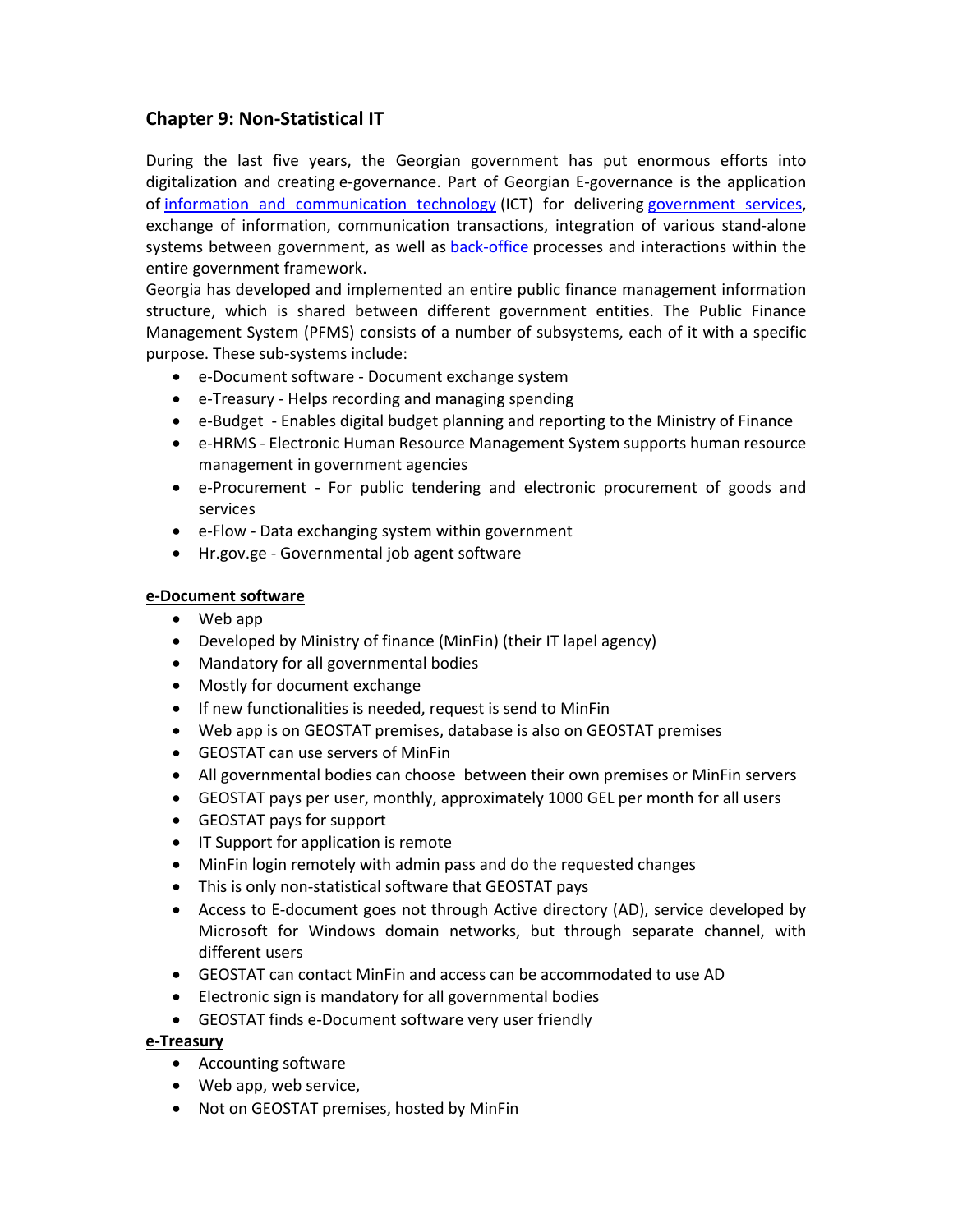- Free of charge for GEOSTAT
- Developed by Ministry of finance (MinFin) (their IT lapel agency)
- Mandatory for all governmental bodies
- Used by all governmental bodies, recently municipalities are join in using this software
- This software is used by account, finance and budget division

#### **e‐Budget**

- Budget planning software
- Web app, web service
- Not on GEOSTAT premises, hosted by MinFin
- Free of charge for GEOSTAT
- Developed by Ministry of finance (MinFin) (their IT lapel agency)
- Mandatory for all governmental bodies
- Contains all kind of expenditure, starting from salary
- When budget id preparing MinFin immediately controls allocations
- GEOSTAT finds e-Budget very useful
- GEOSTAT finds e-Budget very user friendly
- Budget lines are fixed, classification of expenditure is done by MinFin
- This software is used by account, finance and budget division

### **e‐HMRS (e‐HR)**

- Web app, web service
- Not on GEOSTAT premises, hosted by MinFin
- Free of charge for GEOSTAT
- Developed by Ministry of finance (MinFin) (their IT lapel agency)
- Same login as e-Document software
- Useful
- User friendly on desktop
- All relevant modules for typical HR software,
- Contained all scanned documents (employee's folder)
- Info about holidays, medical leaves, maternity leave, daily attendance
- Only HR has access, employees do not have access
- Bad side: all information put mainly by HR staff
- No possibilities to upload something or send bulk data through web service
- All document are uploaded one by one

#### **e‐Procurement**

- Software for public tendering and electronic procurement of goods, services and works by the procuring entities as set by the PPL (Public Procurement Law)
- a central unified platform for tendering and procuring goods, services and works for procuring entities as set by the Public Procurement Law (PPL) (including central and local government bodies)

#### **e‐Flow**

- Link between all above apps
- Developed by Ministry of internal affairs
- For example, Ministry of internal affairs interconnected GEOSTAT and Ministry of justice when they are exchange documents

#### **Hr.gov.ge**

• Job agent software